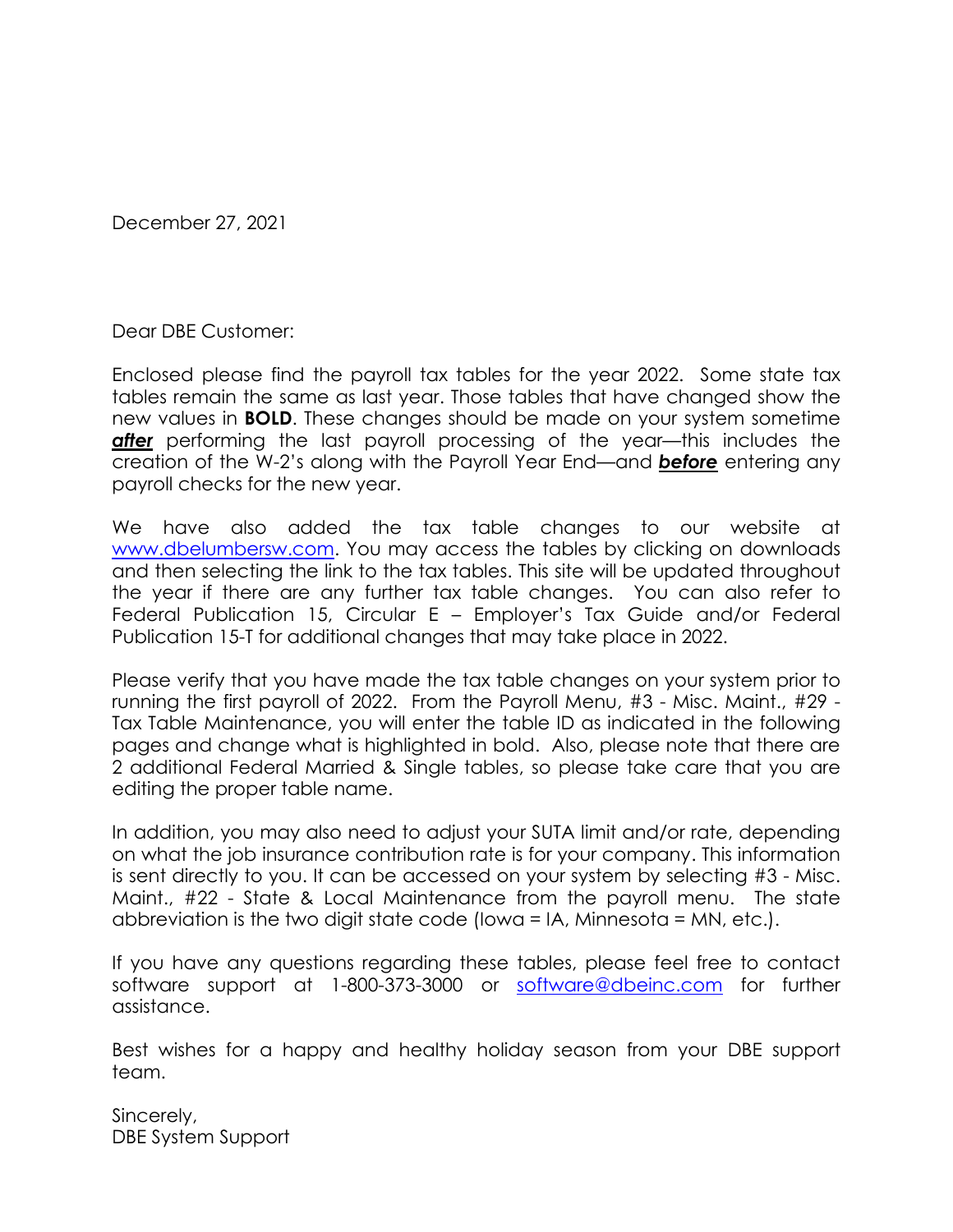# **2022 FEDERAL TAX TABLES**

| Table ID: FEDM<br>Title: FED MARRIED Columns: 3                                                                                       |                                                                                                                                                                 |                                                                                                                         | Table ID: FEDS<br>Title: FED SINGLE                                    |                                                                                                                                                         | Columns: 3                                                                                                                                        |
|---------------------------------------------------------------------------------------------------------------------------------------|-----------------------------------------------------------------------------------------------------------------------------------------------------------------|-------------------------------------------------------------------------------------------------------------------------|------------------------------------------------------------------------|---------------------------------------------------------------------------------------------------------------------------------------------------------|---------------------------------------------------------------------------------------------------------------------------------------------------|
| <b>OVER</b>                                                                                                                           | <b>PLUS</b>                                                                                                                                                     | TAX %                                                                                                                   |                                                                        | OVER PLUS                                                                                                                                               | TAX %                                                                                                                                             |
| 6.20<br>13000.00<br>33550.00<br>96550.00<br>191150.00<br>353100.00<br>444900.00<br>660850.00<br>999999.99                             | $\frac{1}{2}$ .<br><br><br><br><br><br><br><br><br><br><br><br><br><br>147000.00<br>0.00<br>2055.00<br>9615.00<br>30427.00<br>69295.00<br>98671.00<br>174253.50 | $\frac{1}{2}$<br>4300.00<br>10.00<br>12.00<br>22.00<br>24.00<br>32.00<br>35.00<br>37.00                                 | $- - - - - -$<br>4350.00<br>220300.00<br>544250.00<br>999999.99        | $\frac{1}{2}$<br>6.20 147000.00<br>$0.00\,$<br>14625.00 1027.50<br>46125.00 4807.50<br>93425.00 15213.50<br>174400.00 34647.50<br>49335.50<br>162718.00 | $\frac{1}{2}$ .<br><br><br><br><br><br><br><br><br><br><br><br><br><br><br>4300.00<br>10.00<br>12.00<br>22.00<br>24.00<br>32.00<br>35.00<br>37.00 |
| Table ID: FEDM20                                                                                                                      | Title: FED M 2020 W4 Columns: 3                                                                                                                                 |                                                                                                                         | Table ID: FEDS20                                                       | Title: FED S 2020 W4                                                                                                                                    | Columns: 3                                                                                                                                        |
|                                                                                                                                       | OVER PLUS                                                                                                                                                       | TAX %                                                                                                                   |                                                                        | OVER PLUS                                                                                                                                               | TAX %                                                                                                                                             |
| 6.20<br>12950.00<br>23225.00<br>54725.00<br>102025.00<br>183000.00<br>228900.00<br>336875.00<br>999999.99<br>Table ID: FICA<br>EE PCT | 147000.00<br>0.00<br>1027.50<br>4807.50<br>15213.50<br>34647.50<br>49335.50<br>87126.75<br>ER PCT                                                               | $- - - - - -$<br>0.00<br>10.00<br>12.00<br>22.00<br>24.00<br>32.00<br>35.00<br>37.00<br>Title: SOC SEC RATES Columns: 2 | 6475.00<br>51013.00<br>91500.00<br>114450.00<br>276425.00<br>999999.99 | 6.20 147000.00<br>$0.00\,$<br>11613.00 513.75<br>27363.00 2403.75<br>7606.75<br>17323.75<br>24667.75<br>81359.00                                        | 0.00<br>10.00<br>12.00<br>22.00<br>24.00<br>32.00<br>35.00<br>37.00                                                                               |
| 6.20<br>6.20<br>999999.99.<br>Table ID: MEDCAR<br>Title: MEDICARE TAX<br><b>RATE</b><br><b>LIMIT</b>                                  |                                                                                                                                                                 | Columns: 2                                                                                                              | Table ID: FUTA<br>Title: FUTA TAX<br>LIMIT                             | <b>RATE</b>                                                                                                                                             | Columns: 2                                                                                                                                        |
| 1.45<br>2.35<br>999999.99                                                                                                             | 200000.00<br>999999.00                                                                                                                                          |                                                                                                                         | 7000.00<br>999999.99                                                   | 0.60                                                                                                                                                    |                                                                                                                                                   |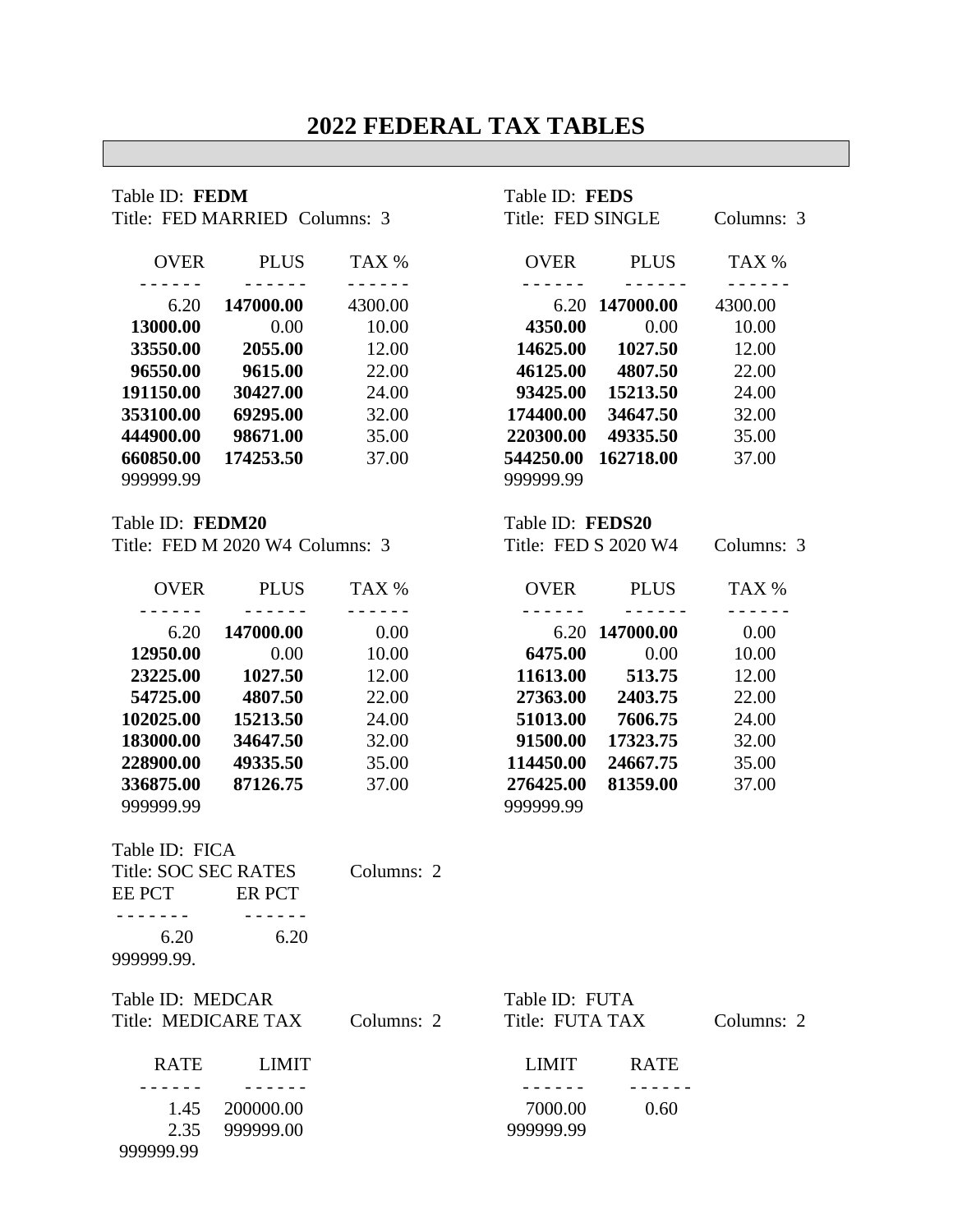Table ID: EIC 1 (Single or Head of Household) Title: 1 CERTIFICATE Columns: 5 LOW END HIGH END LOW% HIGH% BASE - - - - - - - - - - - - - - - - - - - - - - - - - - - - - - 8970.00 16450.00 20.40 9.59 1830.00 999999.99 Table ID: EIC 2 (Married with Both Spouses Filing Certif.) Title: 2 CERTIFICATE Columns: 5 LOW END HIGH END LOW% HIGH% BASE - - - - - - - - - - - - - - - - - - - - - - - - - - - - - - 4485.00 10730.00 20.40 9.59 915.00 999999.99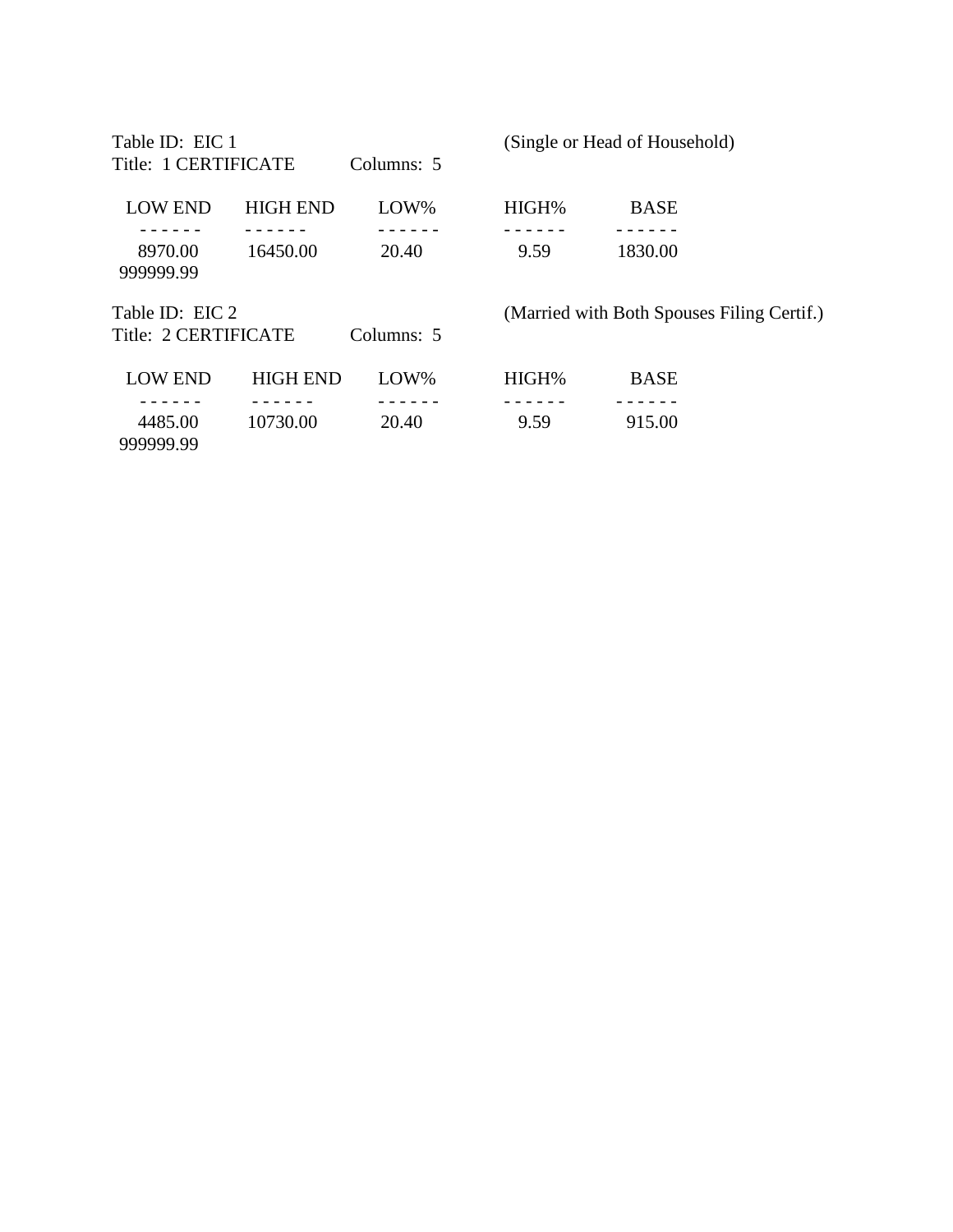## **2022 STATE TAX TABLES**

## **COLORADO STATE TAX TABLES**

| Table ID: COM<br>Title: COLORADO MAR Columns: 3 |             |       | Table ID: COS<br>Title: COLORADO SIN<br>Columns: 3 |             |       |
|-------------------------------------------------|-------------|-------|----------------------------------------------------|-------------|-------|
| <b>OVER</b>                                     | <b>PLUS</b> | TAX % | <b>OVER</b>                                        | <b>PLUS</b> | TAX % |
|                                                 |             |       |                                                    |             |       |
| 4200.00                                         | 0.00        | 0.00  | 4200.00                                            | 0.00        | 0.00  |
| 0.00                                            | 0.00        | 0.00  | 0.00                                               | 0.00        | 0.00  |
| 11800.00                                        | 0.00        | 4.63  | 3800.00                                            | 0.00        | 4.63  |
| 999999.99                                       |             |       | 999999.99                                          |             |       |

#### **ILLINOIS STATE TAX TABLES**

Table ID: **IL** Title: ILLINOIS TAX Columns: 2

 DEP ALLOW TAX % - - - - - - - - - - - - **2425.00** 4.95 999999.99

### **IOWA STATE TAX TABLES**

Table ID: IAR

| <b>OVER</b> | <b>PLUS</b> | TAX % | <b>STD</b> | $0$ or $1$ | $2 \text{ or } >$ |
|-------------|-------------|-------|------------|------------|-------------------|
|             |             |       |            |            |                   |
| 0.00        | 0.00        | .33   | 0.00       | 2210.00    | 5450.00           |
| 1743.00     | 5.75        | .67   | 0.00       | 40.00      | 40.00             |
| 3486.00     | 17.43       | 2.25  | 999999.99  |            |                   |
| 6972.00     | 95.87       | 4.14  |            |            |                   |
| 15687.00    | 456.67      | 5.63  |            |            |                   |
| 26145.00    | 1045.46     | 5.96  |            |            |                   |
| 34860.00    | 1564.87     | 6.25  |            |            |                   |
| 52290.00    | 2654.25     | 7.44  |            |            |                   |
| 78435.00    | 4599.44     | 8.53  |            |            |                   |
| 999999.99   |             |       |            |            |                   |

| Table ID: IAR<br>Title: IOWA W/H Columns: 3 |             |          | Table ID: IASTD<br>Title: IOWA STD DED Columns: 3 |                   |            |  |
|---------------------------------------------|-------------|----------|---------------------------------------------------|-------------------|------------|--|
|                                             |             |          |                                                   |                   |            |  |
| <b>OVER</b>                                 | <b>PLUS</b> | TAX %    | <b>STD</b>                                        | $0 \text{ or } 1$ | $2$ or $>$ |  |
| 0.00                                        | 0.00        | .33      | 0.00                                              | 2210.00           | 5450.00    |  |
| 1743.00                                     | 5.75        | .67      | 0.00                                              | 40.00             | 40.00      |  |
| $2406$ $00$                                 | 17.12       | $\Omega$ | nnnnnn nn                                         |                   |            |  |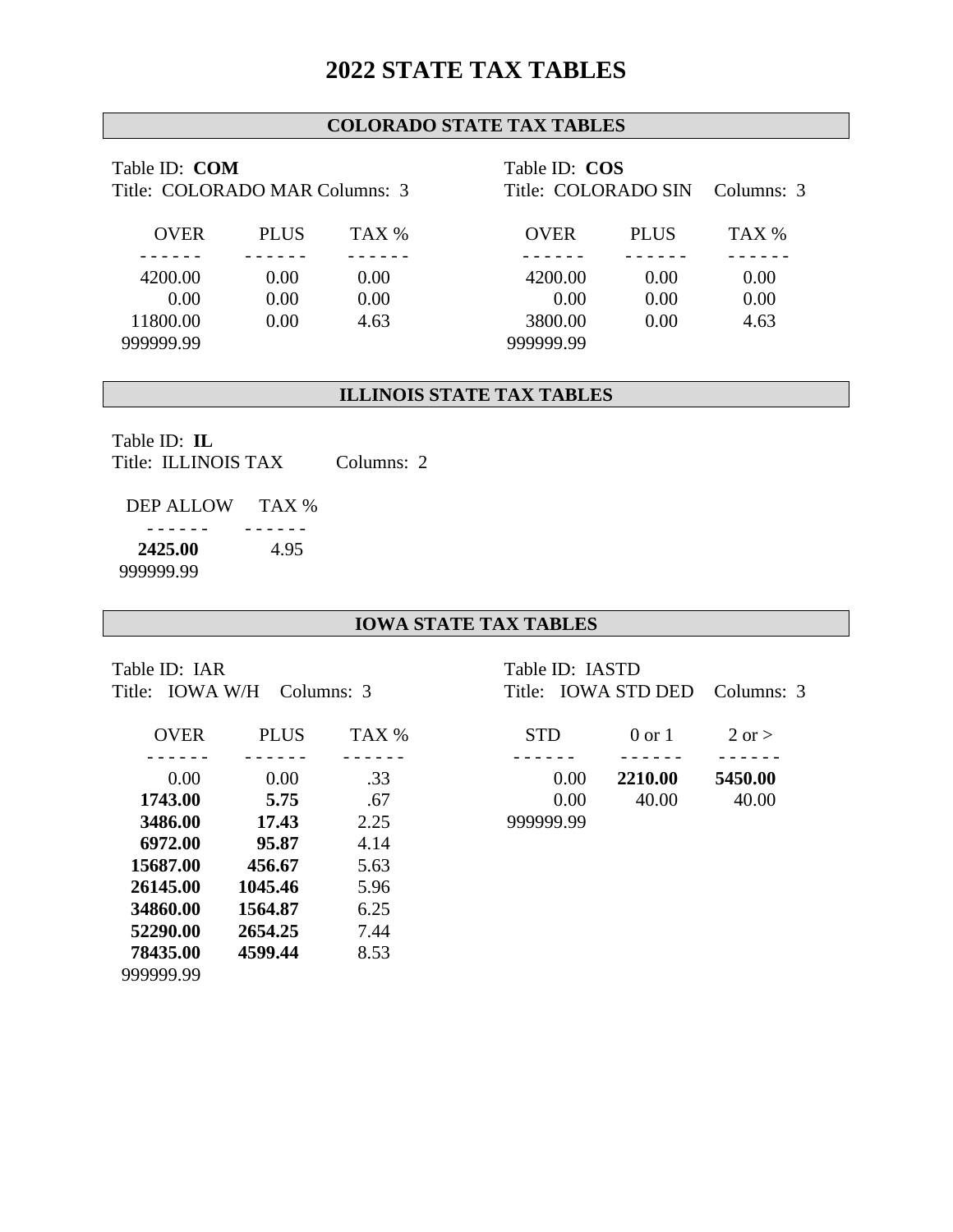## **2022 STATE TAX TABLES**

### **KANSAS STATE TAX TABLES**

| Table ID: KSM<br>Title: KANSAS MAR Columns: 3 |             |       | Table ID: KSS<br>Title: KANSAS SIN<br>Columns: 3 |             |       |
|-----------------------------------------------|-------------|-------|--------------------------------------------------|-------------|-------|
| <b>OVER</b>                                   | <b>PLUS</b> | TAX % | <b>OVER</b>                                      | <b>PLUS</b> | TAX % |
|                                               |             |       |                                                  |             |       |
| 2250.00                                       | 0.00        | 0.00  | 2250.00                                          | 0.00        | 0.00  |
| 8000.00                                       | 0.00        | 3.10  | 3500.00                                          | 0.00        | 3.10  |
| 38000.00                                      | 930.00      | 5.25  | 18500.00                                         | 465.00      | 5.25  |
| 68000.00                                      | 2505.00     | 5.70  | 33500.00                                         | 1252.50     | 5.70  |
| 999999.99                                     |             |       | 999999.99                                        |             |       |

## **MINNESOTA STATE TAX TABLES**

| Table ID: <b>MNM</b><br>Title: MINN MARR<br>Columns: 3 |             |       | Table ID: MNS<br>Title: MINN SINGLE<br>Columns: 3 |             |       |
|--------------------------------------------------------|-------------|-------|---------------------------------------------------|-------------|-------|
| <b>OVER</b>                                            | <b>PLUS</b> | TAX % | <b>OVER</b>                                       | <b>PLUS</b> | TAX % |
|                                                        |             |       |                                                   |             |       |
| 4450.00                                                | 0.00        | 0.00  | 4450.00                                           | 0.00        | 0.00  |
| 0.00                                                   | 0.00        | 0.00  | 0.00                                              | 0.00        | 0.00  |
| 12450.00                                               | 0.00        | 5.35  | 4000.00                                           | 0.00        | 5.35  |
| 53500.00                                               | 2196.18     | 6.80  | 32080.00                                          | 1502.28     | 6.80  |
| 175510.00                                              | 10492.86    | 7.85  | 96230.00                                          | 5864.48     | 7.85  |
| 297260.00                                              | 20050.24    | 9.85  | 175220.00                                         | 12065.20    | 9.85  |
| 999999.99                                              |             |       | 999999.99                                         |             |       |

#### **MISSOURI STATE TAX TABLES**

| Table ID: <b>MOM</b><br>MISSOURI MAR Columns: 3<br>Title: |              |          | Table ID: MOS<br>Title: MISSOURI SIN |              | Columns: 3 |  |
|-----------------------------------------------------------|--------------|----------|--------------------------------------|--------------|------------|--|
| <b>OVER</b>                                               | <b>PLUS</b>  | TAX %    | <b>OVER</b>                          | <b>PLUS</b>  | TAX %      |  |
| 0.00                                                      | 12950.00     | 1100.00  | 0.00                                 | 12950.00     | 1100.00    |  |
| 1100.00                                                   | 1100.00      | 10000.00 | 1100.00                              | 1100.00      | 5000.00    |  |
| 0.00                                                      | 0.00         | 1.50     | 0.00                                 | 0.00         | 1.50       |  |
| 1121.01                                                   | <b>17.00</b> | 2.00     | 1121.01                              | <b>17.00</b> | 2.00       |  |
| 2242.01                                                   | 39.00        | 2.50     | 2242.01                              | 39.00        | 2.50       |  |
| 3363.01                                                   | 67.00        | 3.00     | 3363.01                              | 67.00        | 3.00       |  |
| 4484.01                                                   | 101.00       | 3.50     | 4484.01                              | 101.00       | 3.50       |  |
| 5605.01                                                   | 140.00       | 4.00     | 5605.01                              | 140.00       | 4.00       |  |
| 6726.01                                                   | 185.00       | 4.50     | 6726.01                              | 185.00       | 4.50       |  |
| 7847.01                                                   | 235.00       | 5.00     | 7847.01                              | 235.00       | 5.00       |  |
| 8968.01                                                   | 291.00       | 5.30     | 8968.01                              | 291.00       | 5.30       |  |
| 999999.99                                                 |              |          | 999999.99                            |              |            |  |